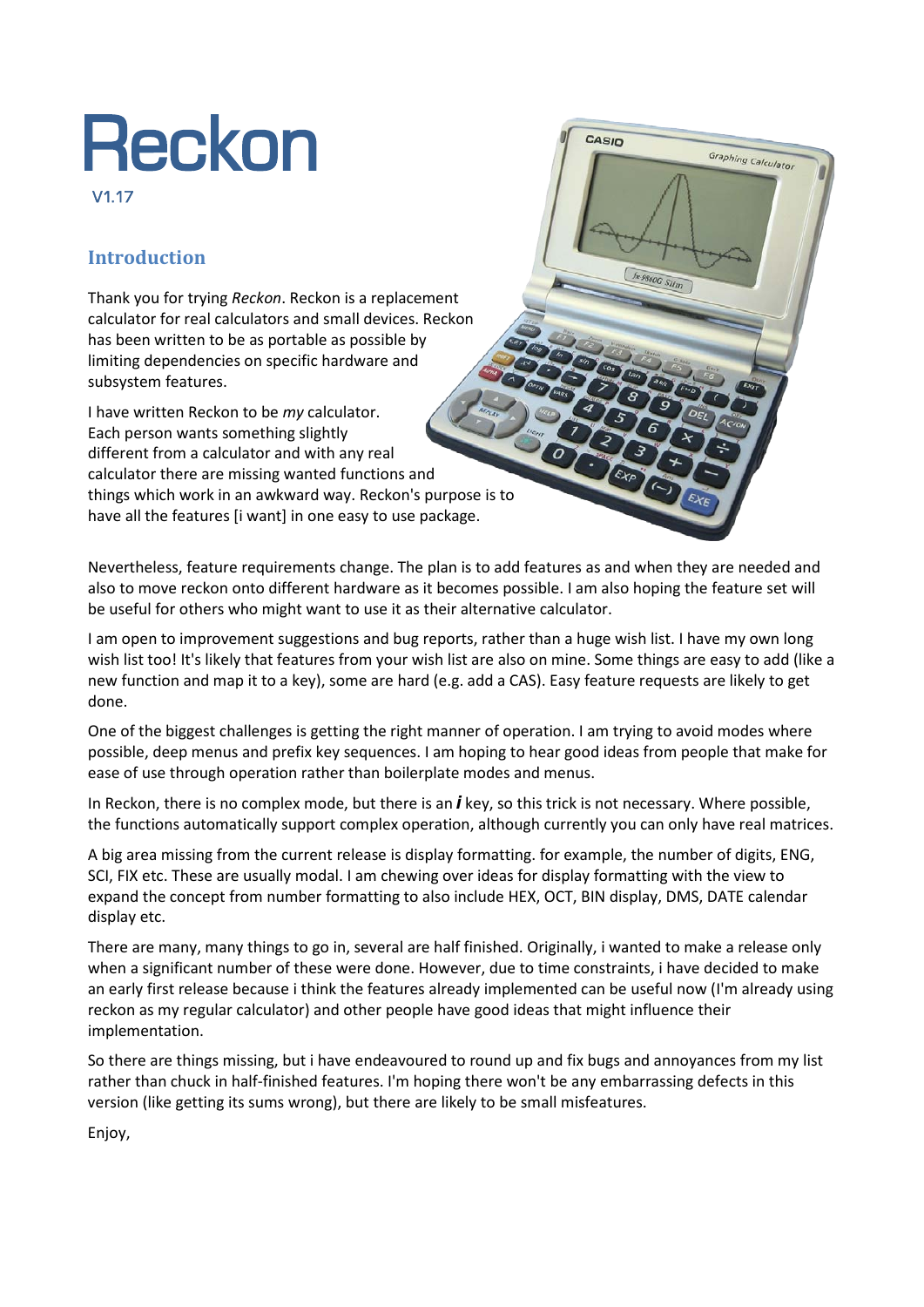#### **Entry System**

*ALG* and *RPN* entry modes are supported. If the prompt is ">" you are in ALG mode, if you have **0** at the bottom of the screen, you are in RPN mode.

In RPN mode, the bottom line is the top of the stack. One per line and the top line is level 8. RPN mode has an 8 level stack. Press OPTN to toggle between RPN and ALG mode. [*Todo: entry mode annunciator*]

Where it makes sense, the physical keys as labelled are used for their designated operation. So, for example, *sin* enters sin( in ALG mode and performs *sine* on stack X in RPN.

The Reckon expression parser is relaxed about final closing parentheses. For example **sin(1** will be accepted. Also sin(sin(1 and for matrices [[1,2][3,4. This is a convenience feature. However, note that, sin1 is not sin $\mathbb{R}1$  but the variable sin1. sin(1+ is not legal.

You can elide multiply in certain cases, immediately after a number and before a variable or function and before parentheses. Examples: 2sin(1, 2X and 2(sin(1)+1). This can be useful in RPN. e.g. 2X can be entered as part of usual number entry, also terms like  $2\pi$ . Pi is bound to the  $\pi$  symbol (SHIFT EXP) and also to the  $Pi()$  function.

The SHIFT key works in the usual way; press shift then another key for the shifted function. Do not hold down shift. [*Todo: shift annunciator*]

The **ALPHA** key works in the usual way; press alpha then another key for its alpha character. Press SHIFT ALPHA for *alpha lock*, disengage lock by pressing ALPHA, EXE or AC. SHIFT ALPHA whilst in alpha lock does not unlock (same as Casio). [*Todo: alpha annunciator. shift + alpha for lower case*]. Pressing SHIFT whilst in alpha, either immediately after the **ALPHA** key or in alpha lock allows the entry of lower case letters.

As well as on **SHIFT +, X** is mapped onto the **X** $\theta$ **T** key. This works as a convenient way to enter the variable X without a shift key press.

Hexadecimal and binary integers can be entered by prefixing with  $\mathbf{0}\mathbf{X}$  (use the  $\mathbf{X}$  key) and  $\mathbf{0}\mathbf{b}$  respectively. This is a bit experimental because only number input is supported, and there is no way to display an answer in hex or binary.

Pre-minus, i.e. (-), is the same as operational minus,  $-$ , in ALG mode. There is no need for two keys. Note that unary minus binds tighter so –x<sup>^2</sup> is  $(-x)^2$  and not  $-(x^2)$ .

In RPN mode, pre-minus is like +/– during number entry. You begin entering a negative number with (-) and also for negative exponents. Pressing  $-$  in RPN always performs subtract, but  $(-)$  won't change the sign of a number after entry, because it will begin a new number entry.

The change sign function (negate) is bound to the fraction key **Ab/c**. This will  $+/-$  in RPN or **Neg()** in ALG. Do not use this during RPN number entry, use (-) to change sign.

*Abs* is bound to **SHIFT Ab/c**. Abs performs  $|x|$  when *x* is real. For complex *z*, **Abs(z)** is the modulus and for matrix m, **Abs(m)** the determinant.

**DEL** performs a single character backspace for entry correction. **ALPHA DEL** is also **DEL** (currently).

SHIFT DEL (labelled INS) performs *X<>Y SWAP* in RPN.

The *arrow* key,  $\rightarrow$ , which means assign-to in Casio, maps to  $=$  for convenience. In ALG you assign with expression like A=2 (with arrow or with = they are the same). In RPN you can use arrow a bit like *STO*, e.g. 23 EXE A  $\rightarrow$  , to store 23 in A.

F<sup>\*\*D</sup> is mapped to FIt() the *to-float* converter. In ALG you can convert a rational to floating point with F<sup>\*\*</sup>D e.g. Fit(ans). In RPN this is especially convenient for converting results (like large integers) to floats; just press  $F^{\bullet}D$ . Pressing  $F^{\bullet}D$  again or with a float attempts to convert the float back to a fraction.

Factorial, the ! operator, is not marked on the keyboard. Reckon maps it to **SHIFT 3**.

For convenience **[[** is mapped to **SHIFT 2** (i.e. **MAT**).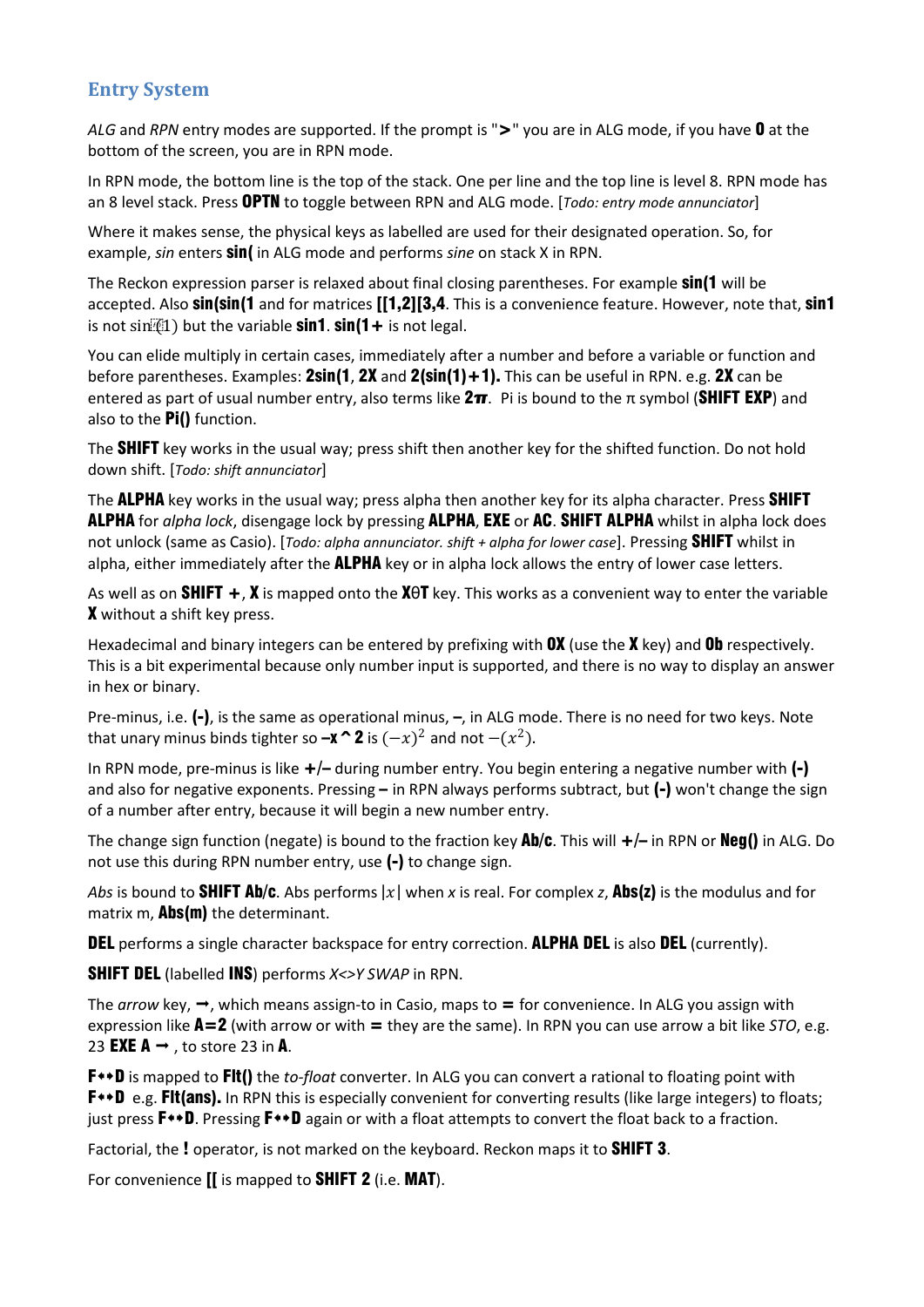*i*,  $\sqrt{-1}$ , is mapped to **SHIFT 0** (labelled *i*). Note, currently complex *i* and lower-case *i* are the same character. This might change.

VARS is used by reckon for unit conversions (see section). For convenience VARS enters the # symbol and automatically engages alpha lock.

When operating in RPN, differences apply to number entry. The pre-minus (-) key acts to change the sign of the mantissa and then of the exponent after **EXP** is used.

Additionally, RPN mode supports *free-form* entry. This allows algebraic style syntax to be used to enter a single term within RPN mode. For example entering the formula,  $2x^2 - x^4 + 1$  is easier as written than building the expression from RPN parts. Free form entry in RPN is initiated by the keys (, [ or single *quote* (SHIFT COMMA).

Once initiated, the reminder of the current input works as if in ALG mode, until **EXE** or AC is hit. Furthermore, DEL works the same as ALG mode and there is no immediate input syntax checking.

Opening parentheses in RPN is useful, when you want to enter a subexpression that you wish to evaluate on **EXE**. The following example in RPN makes use of an ALG subexpression.

## 2 EXE 3 + ( 2 + 3 EXE –

*Note* that the free-form initiator key must be used at the start of expected RPN input. Square bracket is used as a free-form initiator to allow easy entry of vectors and matrices in RPN. e.g.

## [ 2,3 EXE EXE +

Additionally single quote ' is accepted as a free-form initiator. This is the quote operator and acts to prevent evaluation. It is useful for entering the name of a variable when that variable is already bound. e.g. as an expression or as argument to **Purge()**.

You can use quote with expressions involving numbers, but they will not be evaluated. e.g.

#### $> 1+2$  $1+2$

Using quote is handy for Plot() in RPN. e.g.

#### ' SIN X EXE 0 EXE  $2\pi$  plot

This gives an alternative to the usual RPN way,  $X$  SIN 0 EXE  $2\pi$  PLOT

All trig operations work in radians, there is no DEG/RAD/GRAD mode. So, sin(90) finds the *sine* of 90 radians. If you want to enter an angular quantity, postfix the value with the degree symbol, <sup>o</sup>, (bound to **ALPHA**  $\sim$  labelled  $\theta$ ). e.g. **sin(90°)** will result in sin 90 *degrees*.

*Note*: the *deg* symbol applies DMS, in the format DDD.MMSS to degrees, and then converts degrees to radians. So  $sin(90.3045^{\circ})$  calculates  $sin 90^{\circ}30"45 seconds$ .

To go the other way say, for example, from *arcsine* back to DMS, use the *angle* operator (SHIFT XθT

labelled ∠. e.g. Asin(1)∠ is 90. Again the result is transformed from radians to degrees and then to DMS with the format DDD.MMSS. The same applies in RPN mode, except you will see the conversions happening immediately you press the conversion operations.

Other keys not used (currently):

EXIT, QUIT, CAPTURE, PASTE, PGRM, CATALOG, LIST, CR (SHIFT EXE). SETUP, F1, F2, F3, F6

## **Variables**

Variable names can be more than one letter. Variables must start with a letter and thereafter alphanumeric. So  $XX$  is not  $X^*X$ , but a different variable.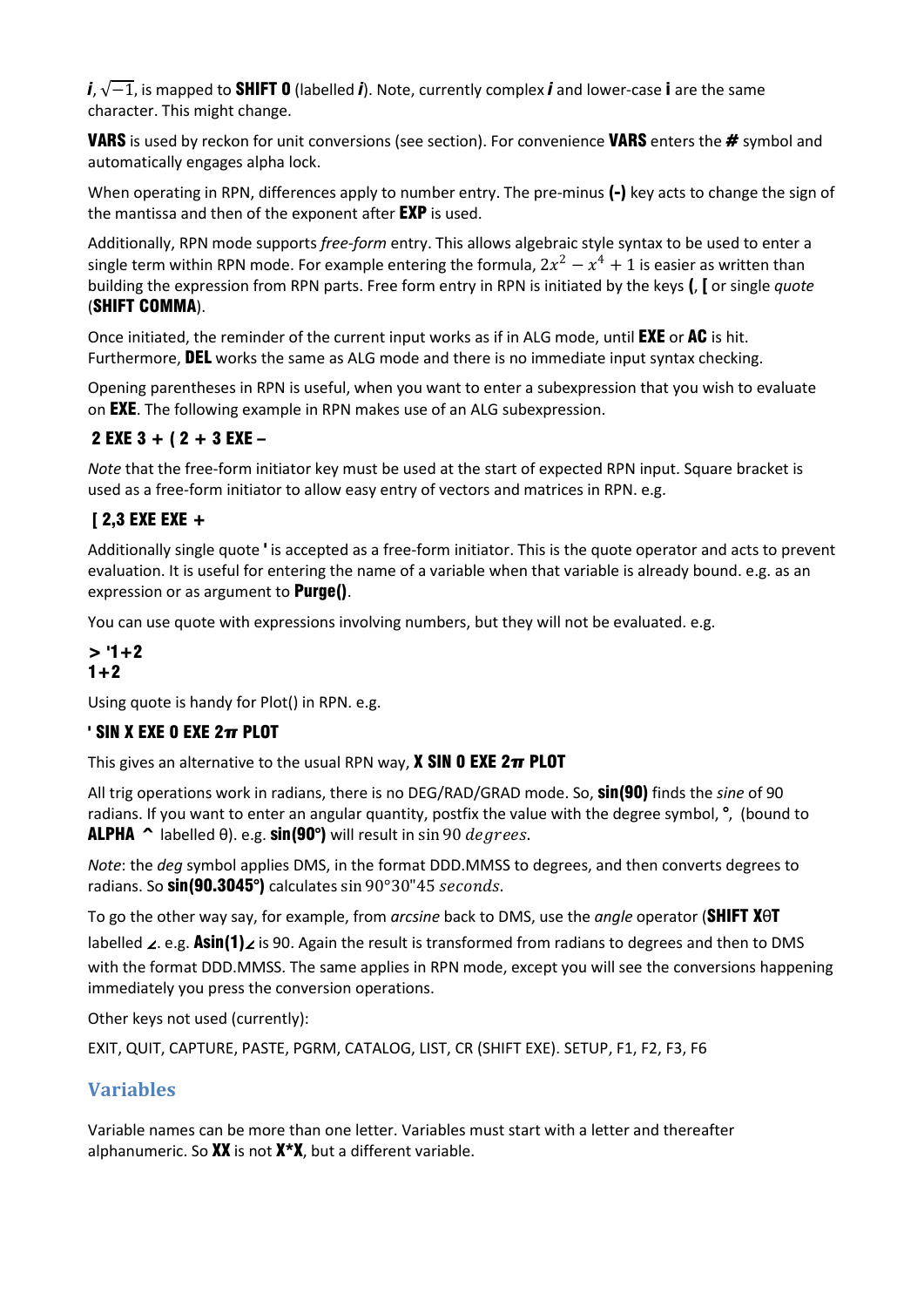To assign a variable, use syntax X=*value*. In RPN this can be thought of as *STO* by entering a variable name (e.g. **X**) then use arrow,  $\rightarrow$ , as STO.

Whenever a variable is bound to a value, the variable will be replaced by the value during evaluation. Variables initially have no value and are unbound. Unbound variables are useful to represent formulae, e.g. as input to Plot() or Solve().

It is possible to unbind a variable using purge(). The *purge* function is mapped to SHIFT 8 (labelled CLIP). Unfortunately, calling Purge(X) when X is bound results in Purge(*value-of-x)* which is not what you want. To avoid this, you must *quote* X with the single quote operator 'X. quote is bound to SHIFT COMMA.

Example:  $> A=3$ 3 > A+1 4  $> A=2A$ 6 Purge('A) A

*Note* that expressions passed into **Solve()** and **Plot()** must involve a single unbound variable. All bound variables are replaced by their values; *Plot* and *Solve*, determine the relevant unbound variable as the intended term to plot against or solve for.

Variables used in vectors are expanded to their values at vector creation. The vector does not *remember* the variable used when creating it.

Example:

 $> A=1$ 1  $>$  B=2 2  $C=[A,B]$ [1 2]  $D = [C, C + 2]$ [[1 2] [3 4]] 1/D [[-2 1] [1.5 -0.5]]

#### **Numbers and Types**

Reckon's evaluator performs automatic value type promotion. What that means is that a parameter of one type can be automatically converted to another type in order to continue evaluation.

When you enter a number like 3, it starts life as an integer. But if you square root it, Reckon promotes the value to floating point in order to apply the square root operation. Before values wind up as floating point, calculations are in exact rationals.

Example:  $> 69!$  (shift 3 key) 171122452428141311372 468338881272839092270 544893520369393648040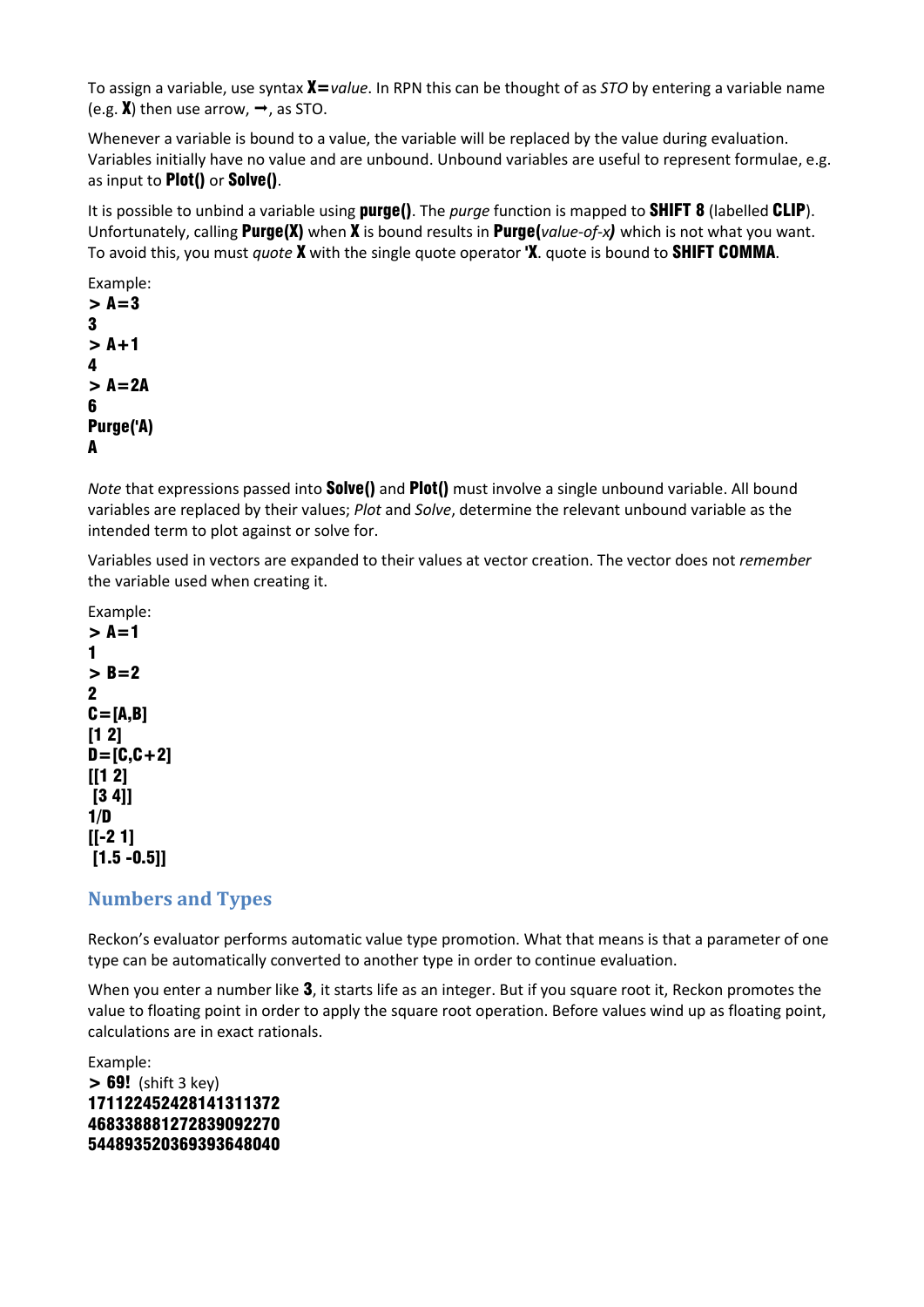#### 923257279754140647424 000000000000000

What you get are all the digits of the integer result. How about 100!, this time you get the floating point answer, **9.332621544394415E157** 

The latter is because Reckon limits integers from getting too big, when they do, they are automatically converted to floating point. You can always force a number to floating point with  $\mathbf{F} \leftrightarrow \mathbf{D}$ . Actually, integers are also rationals, so when you calculate  $36/7$  you get  $3+1/7$  rather than a floating point answer. This is also true of perfect squares, eg. Sqrt(4/9) gives 2/3.

When a real number can't go. Reckon promotes it to a complex number. For example **surt(-2)** is not real, so a complex result is returned. All complex numbers are complex floating point, there are no complex fractions.

Floating point numbers in Reckon are just like those in other calculators. Reckon's floating point number system is internally stored in decimal (not binary IEEE754). This is also the case with most real world calculators. Binary floating point numbers lead to problems sometimes, for example, 0.1 is finite in decimal, but not in binary and can lead to rounding discrepancies.

Reckon uses 25 digits internally for all its scientific functions, but usually less are actually displayed on screen [*Todo: display style format*].

Reckon supports exponents of 4 digits, going up to  $10<sup>9999</sup>$ . Also the quantities **Inf** and **-Inf** are available. Note that 1/0 is Inf. NaNs are undefined results, e.g. 0/0 is NaN. These values as intermediate results do not halt evaluation.

Reckon supports some non-numerical types, including strings, e.g. "hello", and array vectors, [1 2 3]. Currently curly braces are not used for anything.

## **Unit Conversions**

Reckon uses an unusual method for unit conversions. At first, it might be a bit confusing but is very simple to use. Units are represented by their value in SI units and bound to specific variables.

All of the variables used for unit conversions are special and start with a  $#$ , otherwise they are same as normal variables. Most of the unit variables are 3 letters or less. To make it easier to enter these variables the VAR key enters the # sign and automatically engages *alpha lock*. You must disengage alpha lock manually, unless your next key is  $EXE$  in which case the lock is dropped automatically.

Example: The speed of light is  $\#C$ 

Enter VARS C EXE (no need to press ALPHA). You will see the value, 299792458

This is the speed of light in m/s. i.e. in SI units.

By way of example, we will convert the speed of light into miles per hour. Miles per hour is the symbol #MPH. The rule for unit conversions is:

*Multiply by the symbol for what you have and divide by the symbol for what you want.*

Example: 3 times the speed of light in miles per hour:

#### 3 VARS C ALPHA / VARS M P H EXE

#### Or in RPN: 3 VARS C EXE VARS M P H EXE /

*Note*: the ALPHA is required to release the lock. Unfortunately the divide key otherwise has the alpha T. in RPN we can use **EXE** (i.e. enter) to release the lock for us.

Here is a list of the current symbols: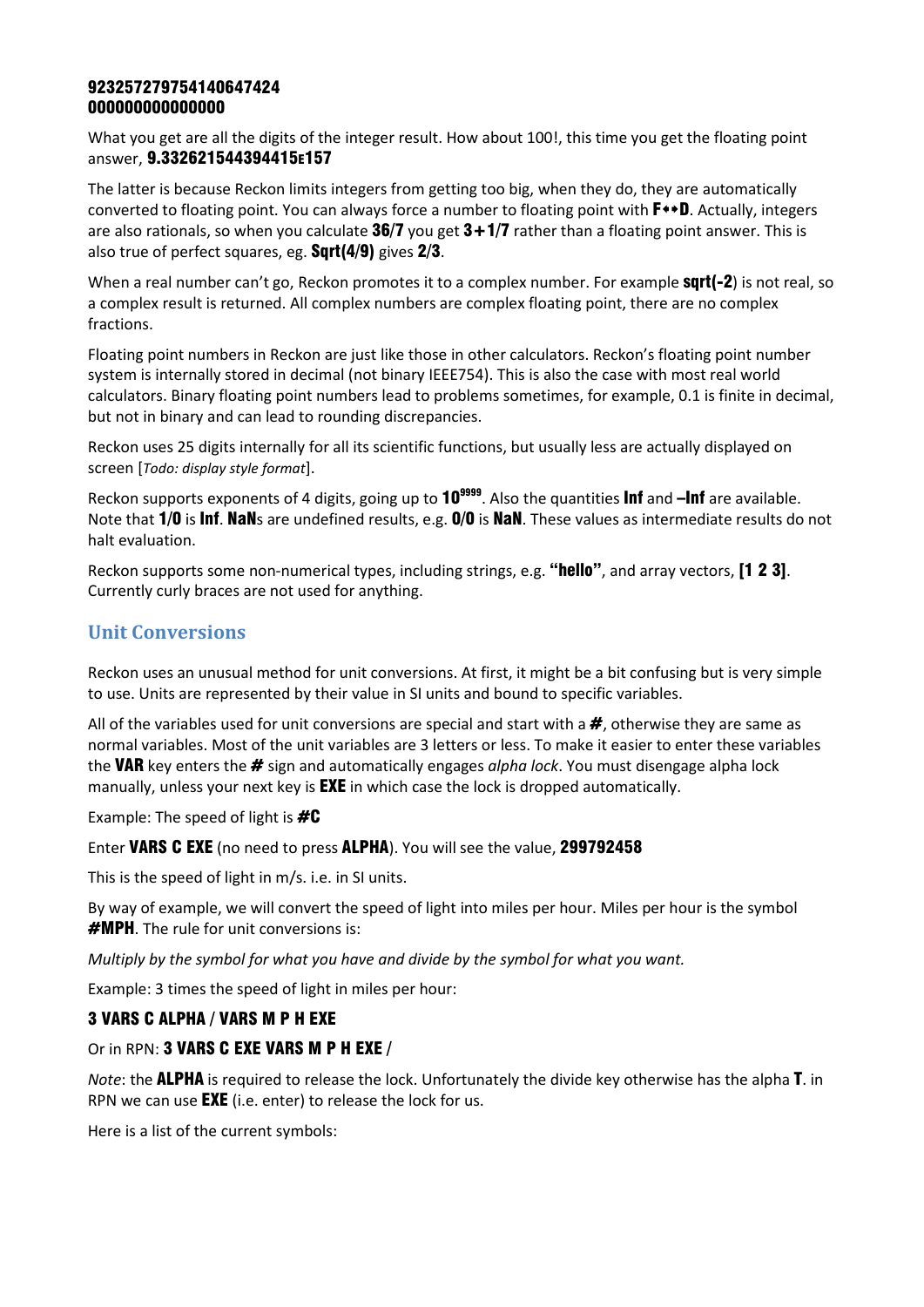| Symbol  | <b>Description</b>             | <b>Units</b>                           |
|---------|--------------------------------|----------------------------------------|
| #gg     | Gravitational constant (big G) | $m^3$ Kg <sup>-1</sup> s <sup>-2</sup> |
| #g      | Acceleration due to gravity    | m/s <sup>2</sup>                       |
| #au     | <b>Astronomical Unit</b>       | m                                      |
| #in     | Inch                           | m                                      |
| #ft     | Foot                           | m                                      |
| #yd     | Yard                           | m                                      |
| #mi     | Mile                           | m                                      |
| #nmi    | <b>Nautical Mile</b>           | m                                      |
| #pc     | Parsec                         | m                                      |
| #ly     | Light year                     | m                                      |
| #moonr  | Mean moon radius               | m                                      |
| #earthr | Mean Earth radius              | m                                      |
| #sunr   | Mean Sun radius                | ${\sf m}$                              |
| #mph    | Miles per hour                 | m/s                                    |
| #c      | Speed of light in vacuum       | m/s                                    |
| #yr     | Gregorian calendar year        | $\sf S$                                |
| #oz     | Ounce                          | Kg                                     |
| #ozt    | Troy ounce                     | Kg                                     |
| #lb     | Pound                          | Kg                                     |
| #me     | <b>Electron mass</b>           | Kg                                     |
| #mp     | Proton mass                    | Kg                                     |
| #mn     | Neutron mass                   | Kg                                     |
| #earth  | Earth mass                     | Kg                                     |
| #moon   | Moon mass                      | Kg                                     |
| #sun    | Sun mass                       | Kg                                     |
| #acre   | International acre             | m <sup>2</sup>                         |
| #pt     | UK pint                        | m <sup>3</sup>                         |
| #foz    | UK fluid ounce                 | m <sup>3</sup>                         |
| #gal    | UK gallon                      | m <sup>3</sup>                         |
| #ptus   | US pint                        | m <sup>3</sup>                         |
| #fozus  | US fluid ounce                 | m <sup>3</sup>                         |
| #galus  | US gallon                      | m <sup>3</sup>                         |
| #atm    | 1 Atmosphere                   | N/m <sup>2</sup>                       |
| #k      | <b>Bolzmann Constant</b>       | J/K                                    |
| #ev     | Electron Volt                  | J                                      |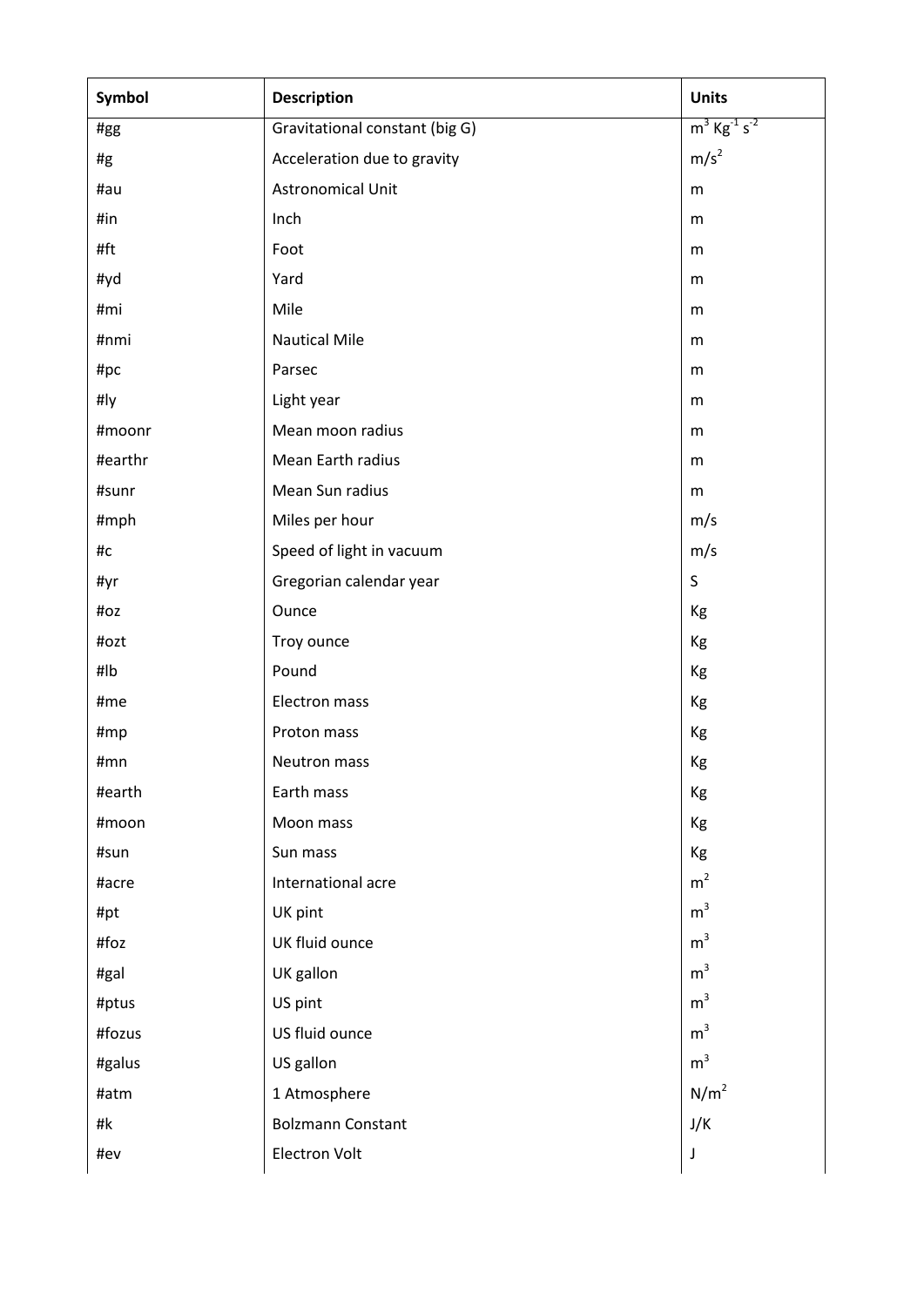| #h  | Plank constant         | Js      |
|-----|------------------------|---------|
| #e  | <b>Electron Charge</b> | C       |
| #na | Avagadro Number        | $mol-1$ |
| #R  | Gas constant           | J/K/mol |
| #hp | Mechanical horsepower  | w       |

#### **Matrices**

Reckon interprets vectors that look like matrices as matrices. The vector [1 2 3] is considered as a row, for example, it legal to multiply this row by a 3xN matrix. For matrix multiplication of  $\mathbf{A}^* \mathbf{B}$ , the number of columns of A must match the number of rows of B.

The column vector of 1,2,3 looks like this: [[1][2][3]] and is very different. You can generate this column by transposing the vector T([1 2 3]). For RPN transpose is mapped to SHIFT ARROW

*Note* that currently you must separate elements of vectors or matrices by commas during the input process.

Currently, if Reckon does not see your input as a valid matrix it will treat it as a generic vector. This might cause confusion. For example the 1x1 matrix of  $\bf{0}$  is the vector  $\bf{[0]}$ , consequently  $\bf{[0]}$  is not recognised as this object and will not operate arithmetically.

Once an object is recognised as a matrix, Reckon tries to treat it arithmetically as far as possible, If you add or multiply a vector or matrix by a scalar, the effect will be to apply that operation on each element of the vector. e.g. [[1 2][3 4]] + 1 is [[2 3][4 5]].

If you add vectors, corresponding elements will be added. eg  $[1 2 3] + [4 5 6]$  is  $[5 7 9]$ . The same applies to matrices, eg [[1 2][3 4]] + [[4 5][6 7]] is [[5 7][9 11]].

Multiplication of matrices works according to the usual rules:

## $[[1 2][3 4]]$  \*  $[[4 5][6 7]]$  is [[16 19] [36 43]]

Reckon tries to offer division of matrices by defining A/B as  $B^{-1*}A$ . i.e., Reckon calculates the inverse of the matrix B and multiplies it in order to give the illusion of division<sup>[1](#page-6-0)</sup>.

for example [[1 2][3 4]]/[[4 5][6 7]] is

#### [[4 3] [-3 -2]]

Other matrix operations including the determinant which is given by **Abs()**, and transpose which is  $T()$ .

The **Proot()** function finds the roots of a polynomial with real coefficients. For example,

 $5z^6 - 45z^5 + 225z^4 - 425z^3 + 170z^2 + 370z - 500$ 

Proot takes a vector of coefficients where element *i* is the coefficient of z<sup>i</sup>. *Note* the order of coefficients in the input vector.

eg.

> proot([-500,370,170,-425,225,-45,5]) [3-4i 3+4i 1-1i 1+1i 2 -1]

<span id="page-6-0"></span> $1$  Matrices form a ring and not a field, proper division does not really exist!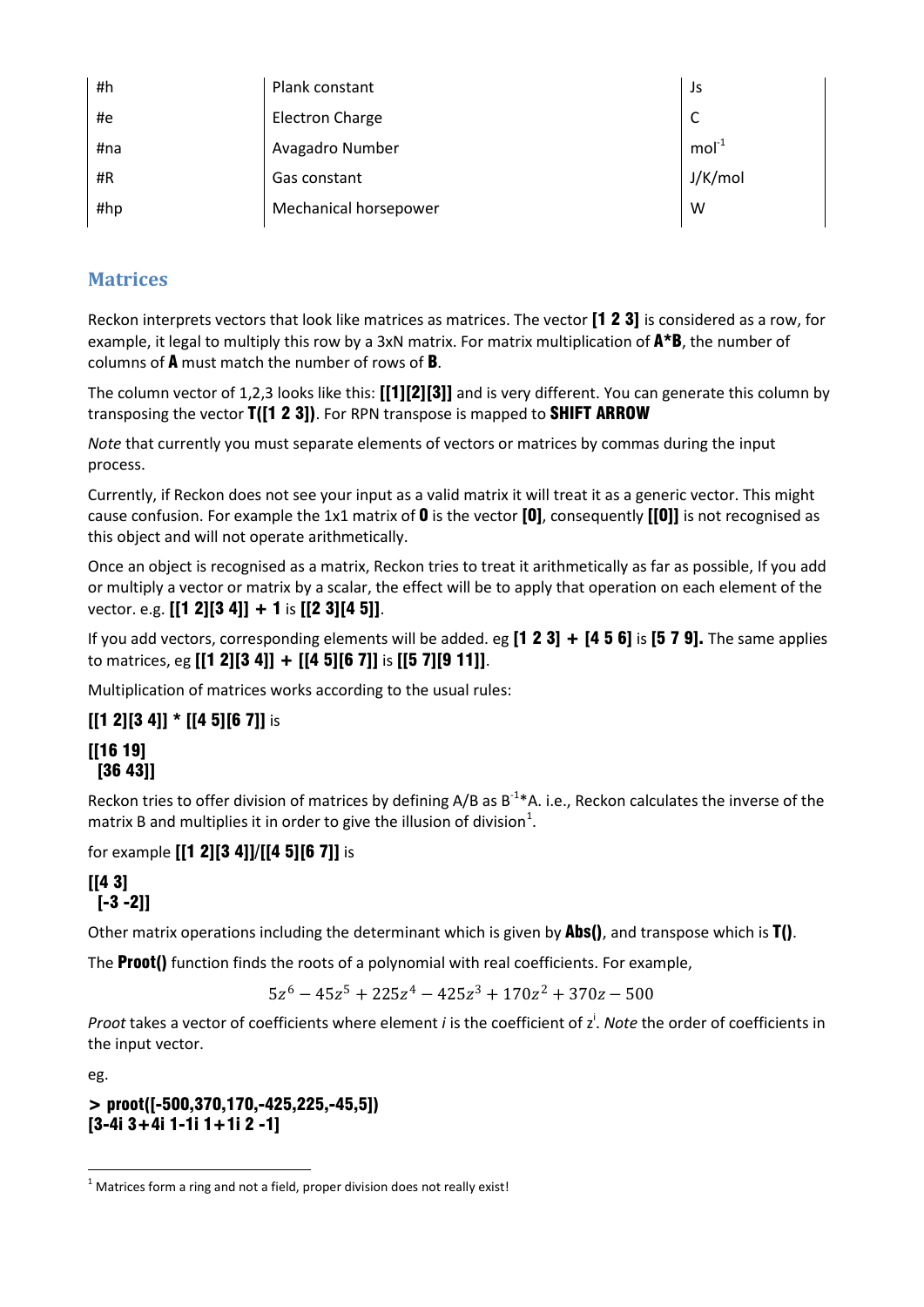So the roots are  $3 \mp 4i$ ,  $1 \pm i$ , 2 and  $-1$ 

## **Graph Plotting**

The **Plot()** function makes a graphical plot of a function. This is bound to the  $F4$  key. Plot expect three parameters, the function to plot, the min and max of the x-axis.

For example **Plot(Sin(X),0,2** $\pi$ **).** will plot the graph of sin(x) for x in [0,2 $\pi$ ].

To make things simpler, Reckon examines the expression given as the first parameter to **Plot()** to determine the independent variable; X in this example. Plot expects an expression with exactly *one* unbound variable. This variable is the one assumed to be the x-axis.

Example:

#### $\Delta = 2$  $B = 3$ Plot(B\*Sin(A\*T),0,5)

Will plot 3Sin(2t) for t in [0,5] assuming T is not bound.

The plot function draw the plot and presents the graphical view. In this mode, the view may be examined before returning to the calculation engine. The 4-way navigator may be used to adjust the view. Left and right scroll the graph horizontally, whilst up and down zoom in and out. Zoom is much harder than scroll and consequently the graph may struggle to keep up. Presently, the new graph will smooth out and the view become accurate.

#### **Example 1:**

To plot  $\frac{Sin(x)}{y}$  $\frac{\chi}{\omega}$ enter Plot(Sin(X)/X,-7,-7). Then scroll about. Here, the function has been scrolled left a bit. Pressing EXE at this point cycles through the *points of interest* (POI). These are the zeros and min/max values. When a box is drawn (like in the picture), this is a zero and the value of X for the root is shown. For



#### **Example 2:**

$$
\text{Plot} \frac{e^{-(\frac{x^2}{2})}}{\sqrt{2\pi}} - 0.1, \text{ enter Plot}(\text{Exp}(-X \,\hat{\,}\, 2/2)/\text{Sqrt}(2\pi)\text{-}0.1,\text{-}4,4)
$$

Again we can cycle through the POI with EXE. Note, that POI is only available *after* the plot is fully drawn.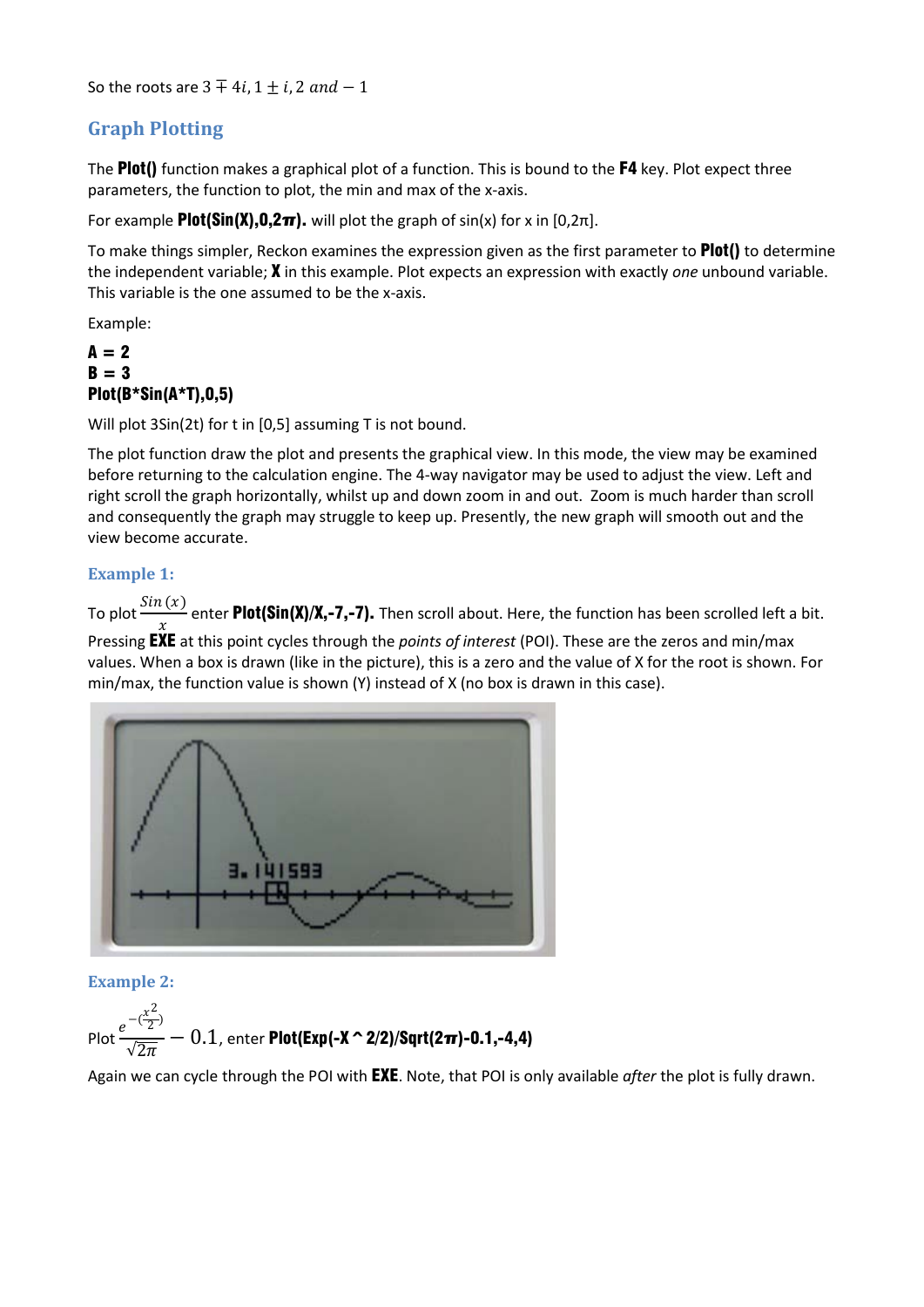

It is also possible to plot 3D surfaces, using the Plot3D function (F3). Two independent variables are required, notionally X and Y. The range of X and Y may be supplied as parameters.

Example:

Plot3D(X ^ 2-Y ^ 2,-2,2,-2,2)



Quite often the range of X and Y is the same, so it is sometime easier to supply just one range, eg:

## Plot3D(X  $\hat{ }$  2-Y  $\hat{ }$  2,-2,2)

By default Plot3D chooses a grid of 10x10 samples. It' s possible to change this by adding the sample mesh density as an additional parameter. However, increasing the number does not always produce clearer results. Indeed 16 is about maximum, otherwise there is no memory left! eg.

#### Plot3D(X  $\sim$  2-Y  $\sim$  2,-2,2,14)

When the 3D surface is displayed, a number of control keys alter the view

| <b>Key</b>           | <b>Purpose</b>                                |
|----------------------|-----------------------------------------------|
| <b>Direction pad</b> | Pan side to side and up and down              |
| ٠                    | Zoom In                                       |
|                      | Zoom Out                                      |
| <b>AC</b>            | Quit                                          |
| 8, 5                 | Rotate parallel to the Z axis centred on view |
| 7,4                  | Rotate parallel to the X axis centred on view |
| 9,6                  | Rotate parallel to the Y axis centred on view |
| 0                    | Reset the view                                |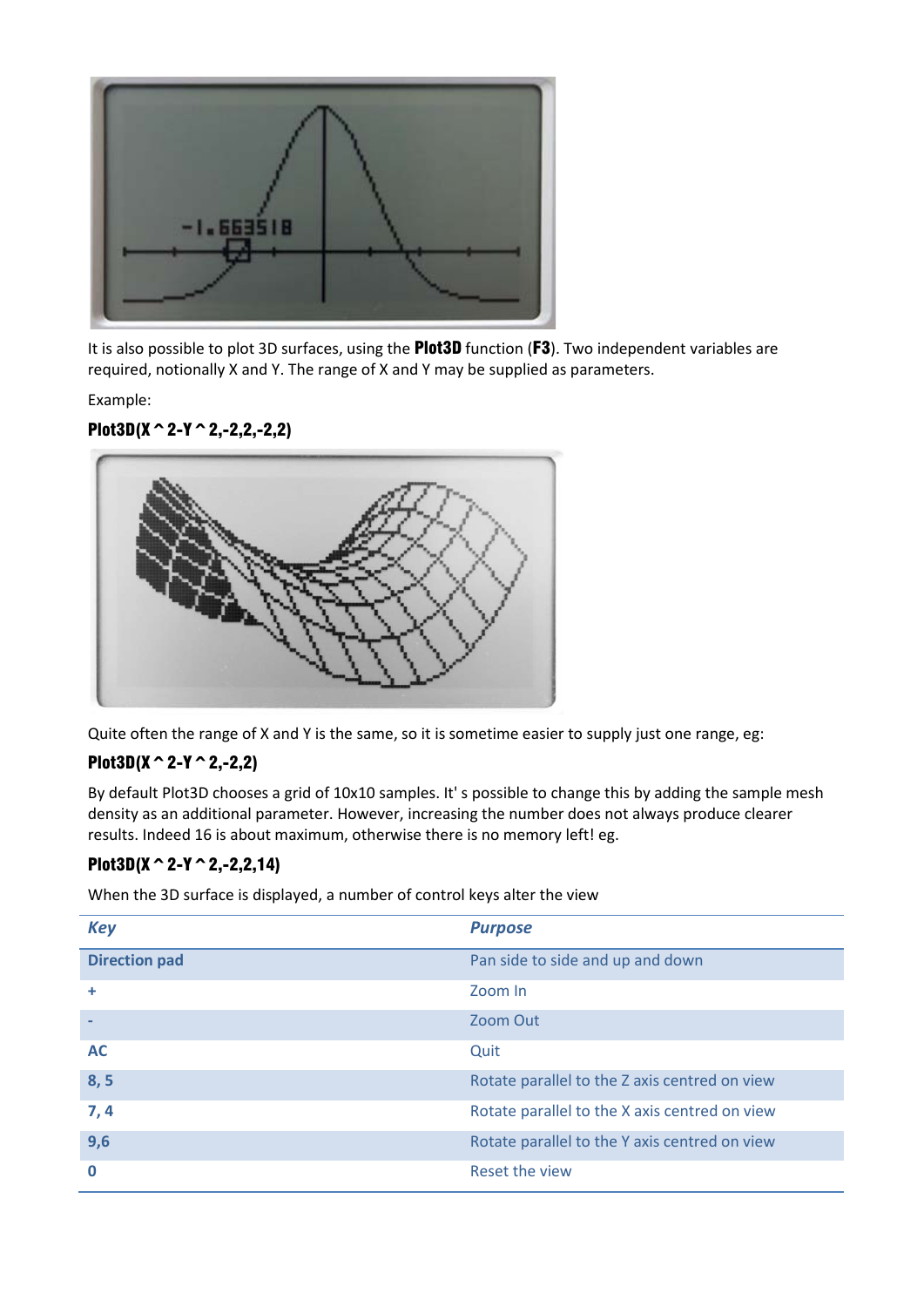| 1,2,3       | Free spin about models local Z axis. Hit 1 to speed<br>up left, 3 for right, 2 to stop spinning |
|-------------|-------------------------------------------------------------------------------------------------|
| $($ and $)$ | Expand/Contract X & Y scale                                                                     |
|             | Increase detail                                                                                 |

**Further examples**

## Plot3D(X^2+Y^2,-2,2)



Plot3D(Sin(x)-Cos(y),0,5)



 $Plot3D(Sin(X) ^ 2-Cos(Y) ^ 2,0,5)$ 

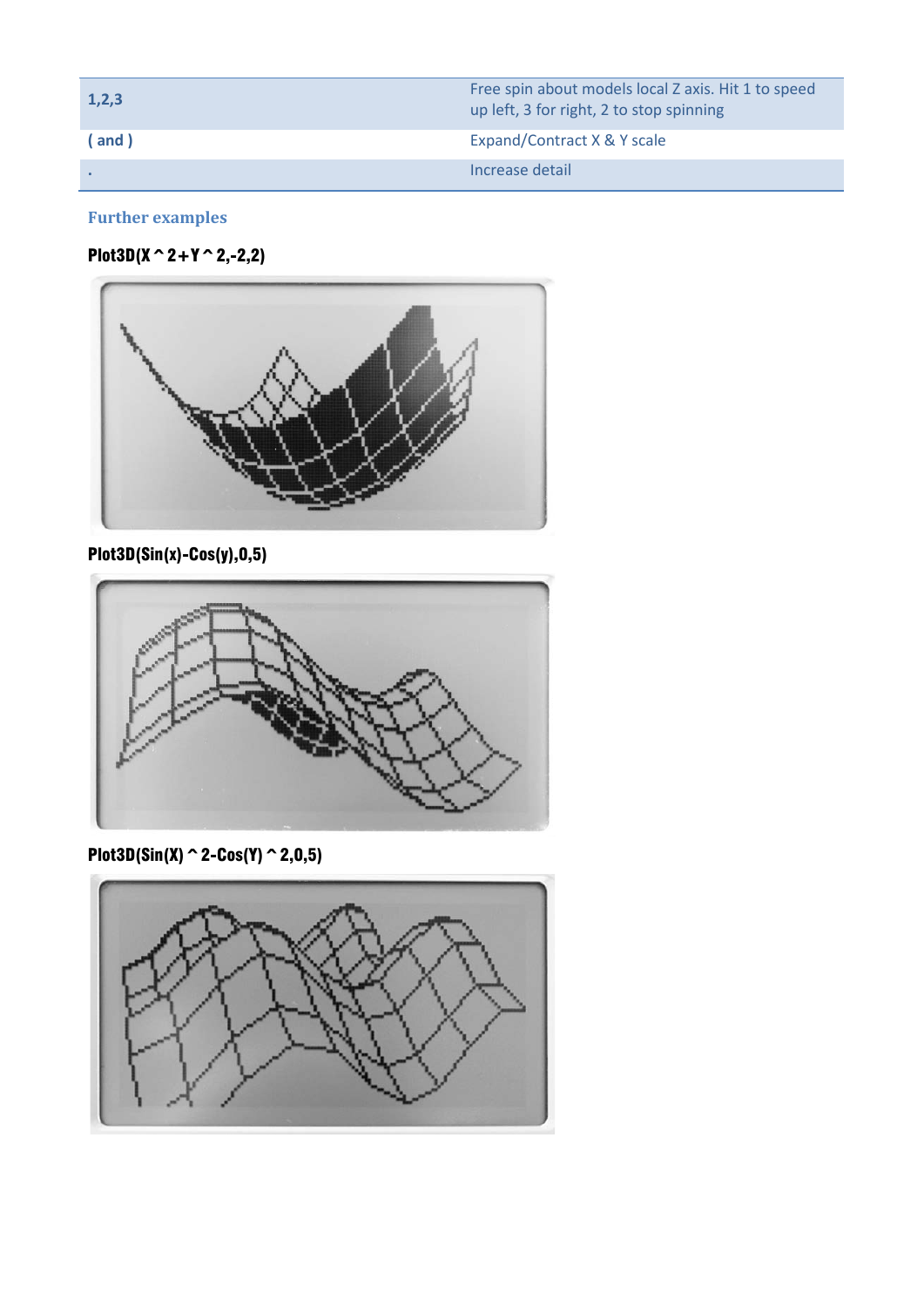## **Function Reference**

| <b>Function</b>  | <b>Description</b>                                                                                                                        | <b>Key Binding</b> |
|------------------|-------------------------------------------------------------------------------------------------------------------------------------------|--------------------|
| Pi()             | Pi. Also bound to $\pi$ symbol                                                                                                            | <b>SHIFT EXP</b>   |
| J.               | Quote operator                                                                                                                            | <b>SHIFT COMMA</b> |
| I                | Factorial operator, z!                                                                                                                    | <b>SHIFT 3</b>     |
| ᄉ                | Raise to power operator                                                                                                                   |                    |
| Factorial()      | <b>Factorial function</b>                                                                                                                 |                    |
| Exp(z)           | $e^z$                                                                                                                                     |                    |
| Ln(z)            | Natural log, $Ln(z)$                                                                                                                      |                    |
| Log(z)           | Common log (base 10)                                                                                                                      |                    |
| $\text{ALog}(z)$ | Common antilog, $10z$                                                                                                                     |                    |
| Sqrt(z)          | Square root, $\sqrt{z}$                                                                                                                   |                    |
| Sin(z)           | Sine of z radians                                                                                                                         |                    |
| Cos(z)           | Cosine of z radians                                                                                                                       |                    |
| Tan(z)           | Tangent of z radians                                                                                                                      |                    |
| ASin(z)          | Arcsine of z radians                                                                                                                      |                    |
| ACos(z)          | Arccosine of z radians                                                                                                                    |                    |
| ATan(z)          | Arctangent of z radians                                                                                                                   |                    |
| Sinh(z)          | Hyperbolic sine of z                                                                                                                      |                    |
| Cosh(z)          | Hyperbolic cosine of z                                                                                                                    |                    |
| Tanh(z)          | Hyperbolic tangent of z                                                                                                                   |                    |
| ASinh(z)         | Hyperbolic arcsine of z                                                                                                                   |                    |
| ACosh(z)         | Hyperbolic arccosine of z                                                                                                                 |                    |
| ATanh(z)         | Hyperbolic arctangent of z                                                                                                                |                    |
| Inv(z)           | Invert, $1/x$ , $1/z$ , matrix inversion                                                                                                  | SHIFT)             |
| Neg(z)           | -z, or negate vector terms                                                                                                                | Ab/c               |
| Ln1p(x)          | $ln(1+x)$ , x real                                                                                                                        |                    |
| Exp1m(x)         | $e^x - 1$ , x real                                                                                                                        |                    |
| Flt(x)           | Convert to float if possible                                                                                                              | F++D               |
| Fac(n)           | Find a factor of integer n.<br>NB: Can take a long time (minutes). hold down DEL<br>to abort. Either returns a factor of n or 1 if prime. |                    |
| Np(n)            | Find the next prime, $P > n$                                                                                                              |                    |
| Pp(n)            | Find the previous prime, $P < n$ (or 0 if none)                                                                                           |                    |
| T(m)             | Transpose vector/matrix m                                                                                                                 | <b>SHIFT ARROW</b> |
| Abs(t)           | $ t $ , complex modulus, matrix determinant.                                                                                              | <b>SHIFT Ab/c</b>  |
| Sq(z)            | Square function, $z^2$                                                                                                                    | <b>X2</b>          |
| Cuberoot(z)      | Cube root function, $\sqrt[3]{z}$                                                                                                         | SHIFT (            |
| Purge(v)         | Purge variable v. use quote.                                                                                                              | <b>SHIFT 8</b>     |
| Atan $2(x,y)$    | Arctan2 function, x & y real                                                                                                              |                    |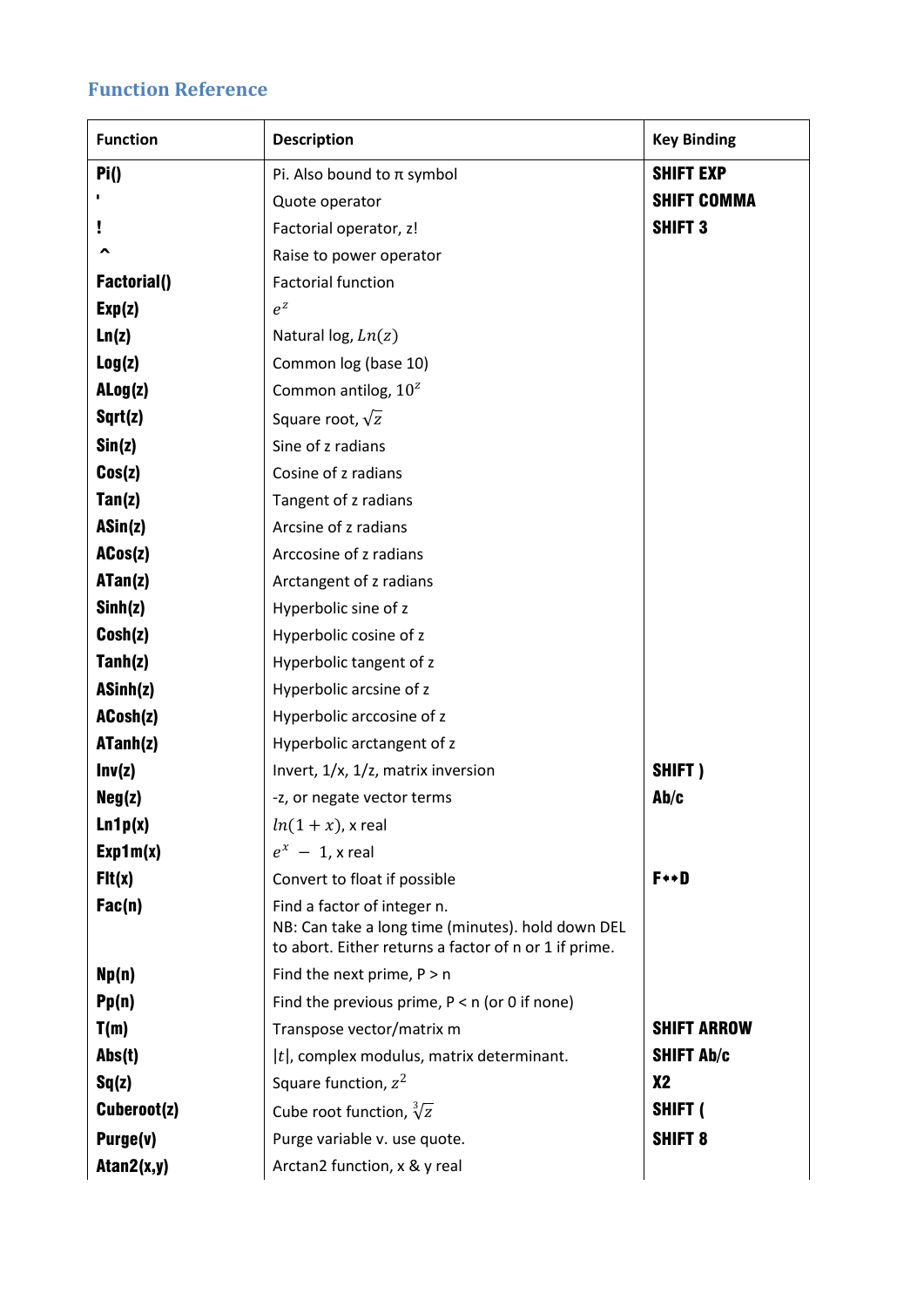| Nroot(z,n)                    | N <sup>th</sup> root, $\sqrt[n]{z}$                                                                                                                  | SHIFT ^                |
|-------------------------------|------------------------------------------------------------------------------------------------------------------------------------------------------|------------------------|
| DmsRad(x)                     | Convert x as DMS to Deg and then to RAD                                                                                                              | ALPHA ^                |
| RadDms(x)                     | Convert x from radians to Deg, then DMS                                                                                                              | <b>SHIFT XOT</b>       |
| <b>SWAP</b>                   | RPN only, swap stack X & T                                                                                                                           | <b>SHIFT DEL (INS)</b> |
| Plot()                        | Plot(expr, x-min, x-max)                                                                                                                             | F4                     |
| Plot3D()                      | Plot3D(expr, xy-min, xy-max)<br>Plot expr with the range given for both X and Y<br>independent variables<br>Plot3D(expr, x-min, x-max, y-min, y-max) | F <sub>3</sub>         |
| Solve()                       | Solve(expr, x-min, x-max)                                                                                                                            | F <sub>5</sub>         |
| Proot(v)                      | Real and complex roots of polynomial whose<br>coefficients are in vector <b>v</b> .                                                                  |                        |
| Rat(x,eps)                    | Finds a rational approximation $p/q$ to <b>x</b> within <b>eps</b> .<br>$ p/q - x  \leq  eps $ .                                                     |                        |
| Prime(n)                      | Determine whether n is prime (NB: slow)                                                                                                              |                        |
| Mod(X, N)                     | Find X mod N                                                                                                                                         |                        |
| Conj(z)                       | Conjugate complex number                                                                                                                             |                        |
| MJD(n)                        | Modified Julian day number for date yyyymmdd                                                                                                         |                        |
| Date(n)                       | Date as integer yyyymmdd from modified julian day<br>number                                                                                          |                        |
| Price(settlement,             | Bond price                                                                                                                                           |                        |
| maturity,<br>rate,            | eg.<br>price(20080215,20171115,5.75,6.5,100,2)                                                                                                       |                        |
| yield,                        | gives 94.635449207                                                                                                                                   |                        |
| redemption,<br>frequency)     | NB: same parameters as Excel.                                                                                                                        |                        |
| <b>Mduration</b> (settlement, | Modified Macauley Duration for Bonds                                                                                                                 |                        |
| maturity,<br>coupon,          | eg<br>mduration(20080101,20160101,8,9,100,2)                                                                                                         |                        |
| yield,                        | gives, 5.7356698139                                                                                                                                  |                        |
| call,                         | NB: same as Excel, except call parameter added.                                                                                                      |                        |
| frequency)                    |                                                                                                                                                      |                        |
| Floor(x)                      | Floor function of x                                                                                                                                  |                        |
| $\text{Ran}(n)$               | Random number 1 to n                                                                                                                                 |                        |
| NRan(n,m)                     | Non-random number 1 to n with m max non-<br>occurance.                                                                                               |                        |
| $\mathcal{U}$                 | Parallel operator, $x//y = 1/(1/x + 1/y)$                                                                                                            | <b>Divide key</b>      |

## **Features Planned**

Many features are missing from this release. Major regrets are:

- Numerical integration.
- Polynomial CAS and Taylor series<sup>[2](#page-11-0)</sup>.
- Helpful mode and operational display annunciators.

<span id="page-11-0"></span> $2$  CAS features are not planned in general, except for polynomials.